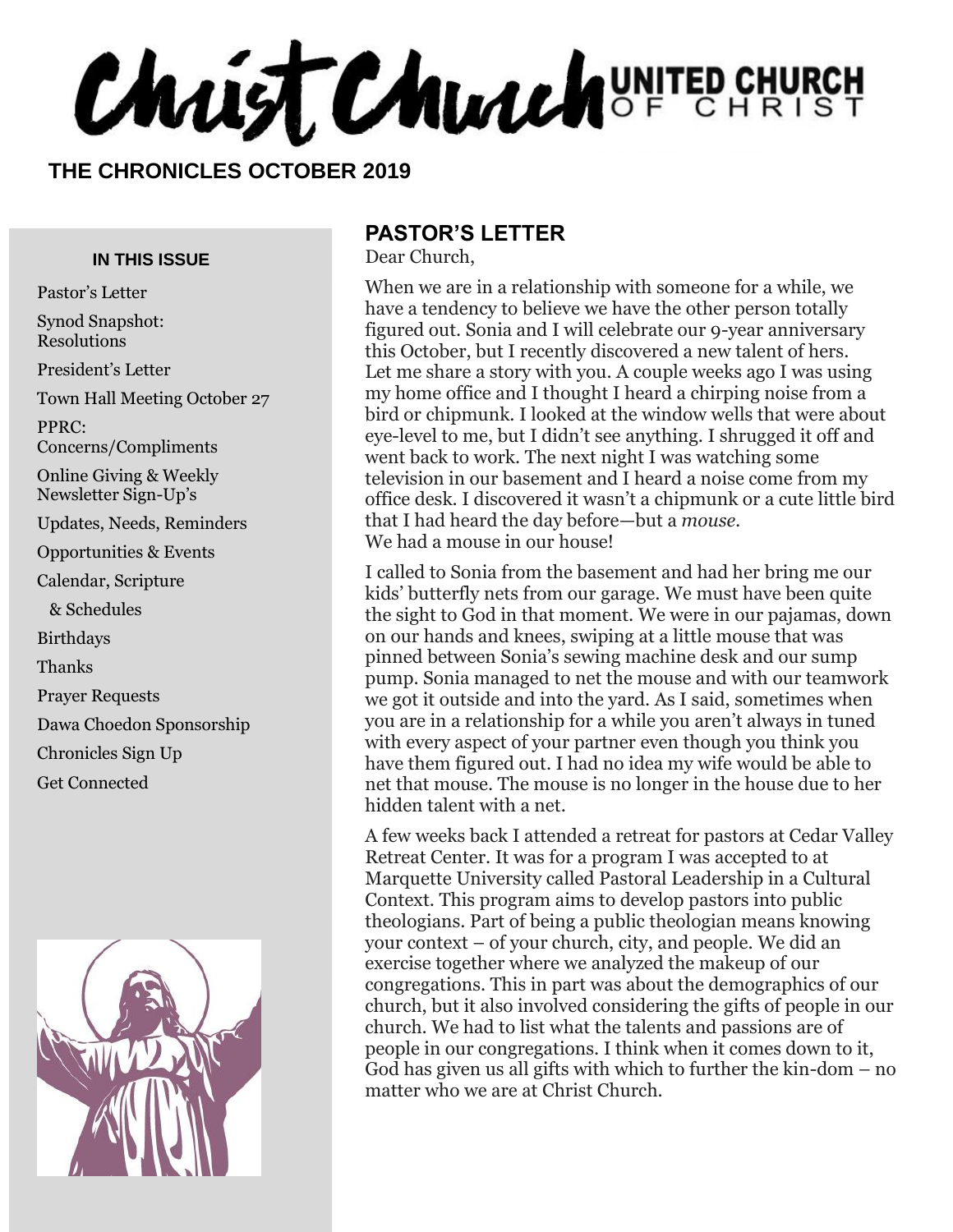I wonder what your gifts are. Do you have a talent or passion that nobody knows about at church? Have you thought of a way you might be able to incorporate it into the life of our congregation? Perhaps you have thought of a ministry idea, but you need a gentle push. Please, let me know and we can figure out a way to bring your gifts to life!

I happen to be a part of a team for the Southeast Association of the United Church of Christ in Wisconsin. We offer modest \$250 grants for ministry opportunities that have to do with the Three Great Loves campaign of the UCC. These three loves include the love of neighbor, children, and creation. The grants might be just enough to encourage you to claim a small victory with your talents or passions at church. If you aren't sure how these grants might be able to bring your talents to life at church, allow me to elaborate.

Love of creation might look like getting rid of the polystyrene and plastic single-use plastic items that we use during our coffee hour, and replacing them with ceramics, biodegradables, and recyclables. Do you have a passion for creation care? Maybe love of one's neighbor looks like a program at Christ Church where we purchase backpacks for children in the community filled with school supplies. Maybe it means that we expand our Pray Ground to include some children's chairs and tables. Perhaps love of one's neighbor might look like a ministry where we provide tents and outdoor supplies for persons experiencing homelessness. I strongly encourage you to take whatever gift, talent, or passion you might have, whether it's mouse catching (or something maybe a little less disgusting than that) and apply for one of these grants for our church.

Fall brings a lot of changes. Some of the changes are like leaves dropping down from the trees and the weather getting colder. Other changes are small, like the little mouse that got snatched up in our butterfly nets. Whatever ministry opportunities you might have and you might be willing to bring to life with your talents, I would love to help you with this fall. What a feather in your cap and what an encouragement to others that might be if you were able to do that.

With gratitude, Pastor Dan Stark  $780-$ 

#### **SYNOD SNAPSHOT: RESOLUTIONS**

I mentioned last month that at General Synod 31 the General Minister of the UCC announced an initiative called the Three Great Loves. The UCC committed itself to the love of neighbor, children, and creation through this initiative. These three great loves were alive and well at Synod 32 in Milwaukee this summer. This month I want to share about a few more of the resolutions involving love of neighbor and children.

Perhaps the most controversial of the resolutions was *A Resolution of Witness on the Stewardship of Exhibit Space as a Mission of Justice*. This was the only tabled resolution at Synod. The discussion of this resolution lasted several hours but was cut short due to time. The rub of this resolution is that it was aimed at the use of exhibit hall space at Synod by the Faithful and Welcoming Churches of the UCC. These churches advocate *against* the ordination of LGBTQ+ clergy or same-sex marriage. Their prominent space in the exhibit hall at General Synod 31 was offensive to LGBTQ+ persons. The committee broadened the language to include advocacy against any UCC-defined Historically Underrepresented Group, and the plenary tabled the entire resolution indefinitely. The conversation surrounding this resolution was fascinating and sad at the same time. People shared their stories of being wounded by Faithful and Welcoming Churches (by having pastors show up at their ordinations in protest, interfering with the call process, etc.). On the other hand, Faithful and Welcoming Church representatives shared stories about their convictions and their theology.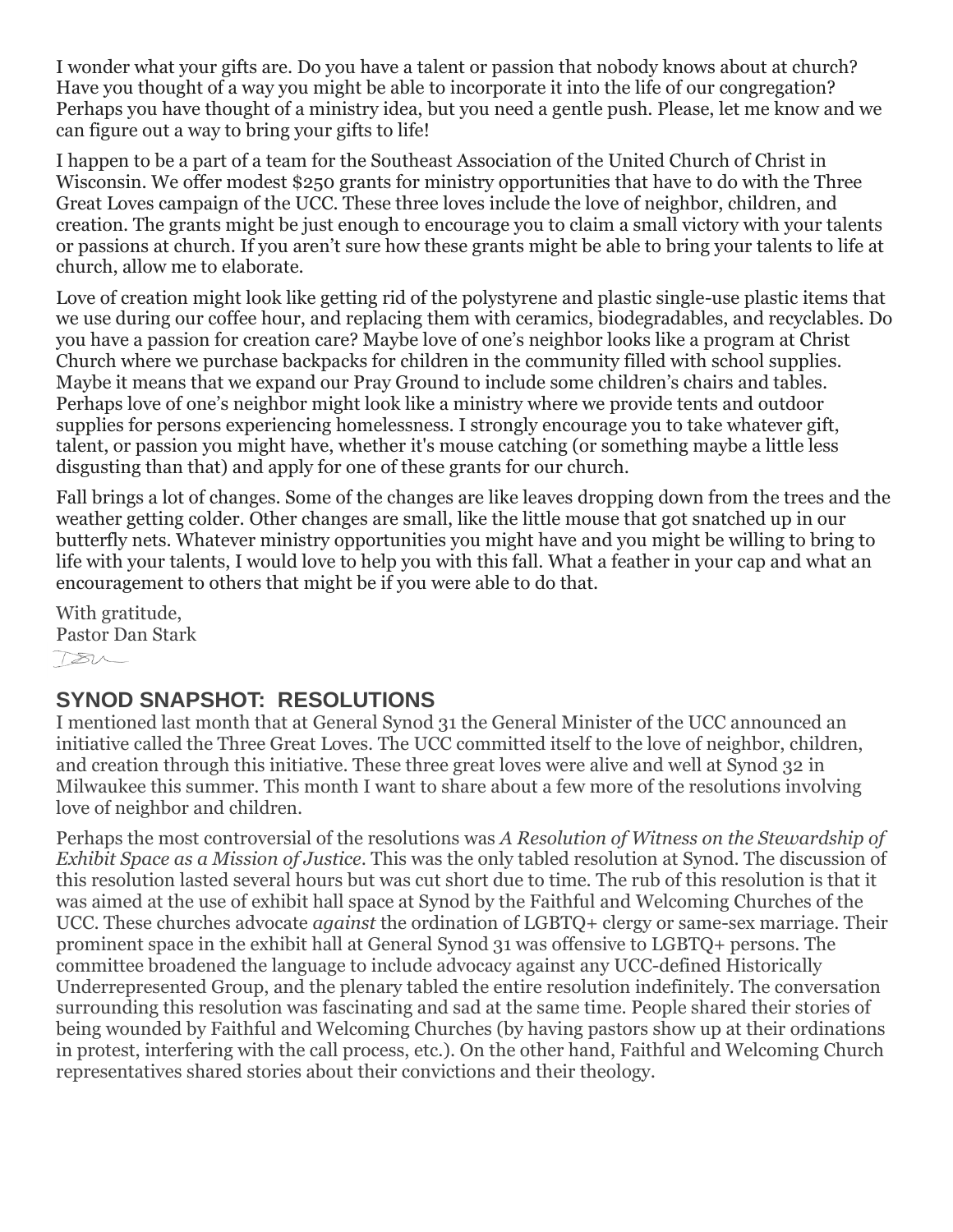Another resolution that was introduced at Synod was *A Prudential Resolution Supporting Survivors of Rape and Sexual Violence Through an Ongoing Church-Wide Observance of Break The Silence Sunday (BTSS)*. This resolution establishes a Break the Silence Sunday observance across the denomination for the purpose of opening conversation throughout the church about rape and sexual assault.

In addition to designating one Sunday each year for conversation and education, the resolution also encourages churches and local associations to treat survivors and their stories "with due care and preparation, allowing time for education, self-care, and gathering of resources." Sexual violence is sadly more common than many people care to admit. It makes us uncomfortable to talk about and survivors face a lot of stigma as they go about their healing journeys. Perhaps a BTSS might be an opportunity for Christ Church to bear witness to the healing power of testimony and solidarity with those whom have survived such terrible violence.

One more resolution which passed was *A Resolution of Witness Calling upon the United Church of Christ Board to Bring Bylaws Revisions that include Non-Binary Gender Language*. This resolution called for the UCC Board to review our bylaws and to bring a bylaws revision to General Synod 33 that would use expansive and inclusive language, rather than gender binary language, to outline the requirements for representation for Synod delegations and the UCC Board. Essentially, this resolution was an expression of love of neighbor vis-à-vis inclusive and expansive language.

As I close this final Synod Snapshot, I want to once again reiterate that Synod resolutions are not legislative or policy. Some of the past resolutions call upon the US Government to act and they hold our nation's leaders accountable for policies, although Synod resolutions are *not* ratified into law. I am hopeful this segment has been a helpful glimpse into our denomination. With gratitude,

Pastor Dan

## **PRESIDENT'S LETTER**

As we approach our annual meeting a simple question occurred to me. Who is Christ Church? It's fairly easy to bestow that ownership on someone else because we may not feel that involved in church. When I think about church, I may think Pastor Dan is Christ Church. When someone else in church thinks about it, they may say the council is Christ Church. Some people who have strict organizational definitions may feel that the entire church staff is Christ Church.

When we are at our jobs every day who is Christ Church to our coworkers? When we're driving on the freeway who represents Christ Church to the people we see? When we deal with our neighbors and strangers who do they see as Christ Church? You know it. They see the person standing in front of them as Christ Church, judging Christ Church in how we speak, joke, react, gossip (or hopefully don't gossip), share, treat others, and profess/proclaim our faith.

My point is that each of us, and all of us, are Christ Church. Just like our communion invitation that highlights not only our individual relationship with God but also our communal relationship with God and each other. Our church body vitality depends on all the nutrition (all of us) that the church can absorb and use.

I hope each of us realizes that we are Christ Church to everyone we meet. Your neighbors, friends, coworkers, store clerks, and everyone else you come in contact with knows Christ Church (and possibly Christ too) only through you and what you say and do.

Our annual meeting is where we gather and discuss church business and budgets and how we intend to fund the annual budget and thus keep Christ Church an ever present reminder in the world of Jesus Christ whose name we taken. The annual meeting gives us an opportunity to ask questions, give ideas, receive clarification, and realize who Christ Church really is. Christ Church has always been and will continue to be us, just you me. Please go forth with that in mind and let's be careful out there! Dean Kothrade, Council President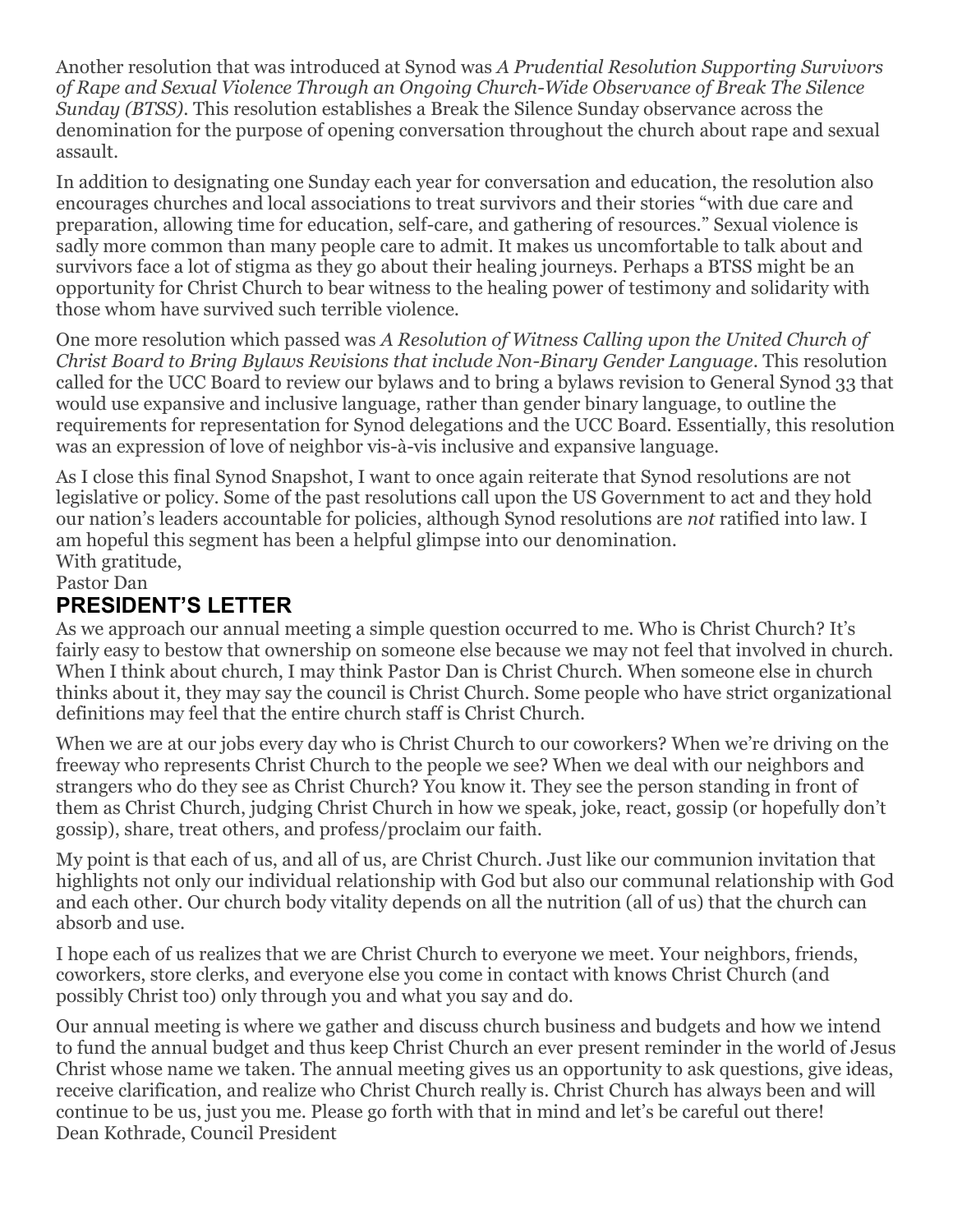## **TOWN HALL MEETING**

Christ Church Council representatives will hold a Town Hall style meeting on Sunday, October 27th, in the choir rehearsal room at 10:45 AM. Please grab a donut and coffee and head into the Town Hall meeting. The purpose of the Town Hall meeting is to give everyone an opportunity to review our annual operating budget and ask questions regarding the budget or any church topic.

Please attend and bring questions with you. Also seriously consider being a council member or Endowment Committee member. We need both. Our church is blessed with many personality types and individual talents that are waiting to surface and be shared with your church family and the larger community that Christ Church impacts. You may very well be the drop of water that's needed for our seed to grow. Great things are accomplished by ordinary people every day. Never underestimate yourself or the God given talents you have.

Dean Kothrade

#### **? CONCERNS/? COMPLIMENTS**

The Pastor/Parish/Personnel Relations Committee (PPRC) has been revitalized at Christ Church. The purpose of this committee is to create an opportunity for congregational feedback in the form of compliments or concerns regarding the Pastor or any church staff member. The committee consists of Randene Wick, Dick Gaeth, and Dean Kothrade.

As of June 1, 2019, the committee will only accept **WRITTEN** compliments/concerns to discuss. For this reason there has been an email address created to contact the committee. That email address is [pprc@uccmke.org.](mailto:pprc@uccmke.org) If you prefer regular mail, there are pre-addressed envelopes available in the chapel and the plastic media rack located at the top of the Lenox Street steps to use when mailing a paper document.

All comments must be plainly stated, include dates and details of what the person would like to see more of (if a compliment); or what they disagree with and how it could be done differently (if a concern). We always seek constructive criticism in order to improve.

The communication can only address a single compliment/concern. Communications must be sent directly to the Pastor Parish Relations Committee to be reviewed. We are seeking your feedback to improve our church's ministry. Most likely, talking about an issue with someone else at church will not address the issue. By sharing your concerns with the PPR Committee your message will be heard and shared with the appropriate person/s. After meeting to review compliments/concerns, the committee will reply to the person who presented a communication to us in the format received (email/U.S. Mail).

All communications **must be signed** in order to be reviewed by the committee. If you prefer that your name is withheld from the staff member you have a concern with the committee will honor that request. Only the PPRC members will know who sent the communication.

Thank you for your support in making this procedure succeed in strengthening our church family. We look forward to hearing from you. Submitted by the PPRC Randene Wick, Dick Gaeth, and Dean Kothrade

### **SIGN UP: ONLINE GIVING**

Online giving is now a possibility! If you're in the pew and you'd like to give something other than cash or a check, you are encouraged to use your phone to visit [www.uccmke.org](http://www.uccmke.org/) and tap the [donate](https://www.paypal.com/cgi-bin/webscr?cmd=_s-xclick&hosted_button_id=D7W2VTZZBHZNU) button at the bottom. You can pay with an existing PayPal account or with any credit card. It's easy



and it saves your information for the next time you visit! Wondering what one of these weird scanny codes in the bulletin is? Give them a scan with a QR reader app on your phone and it will bring up the donation page! Want more information about online giving? See [Pastor Dan](mailto:dan_stark@att.net) or contact the church office at 414-481-3530. **Please only donate with a credit card using a Pay Pal account so the church doesn't incur costly fees**.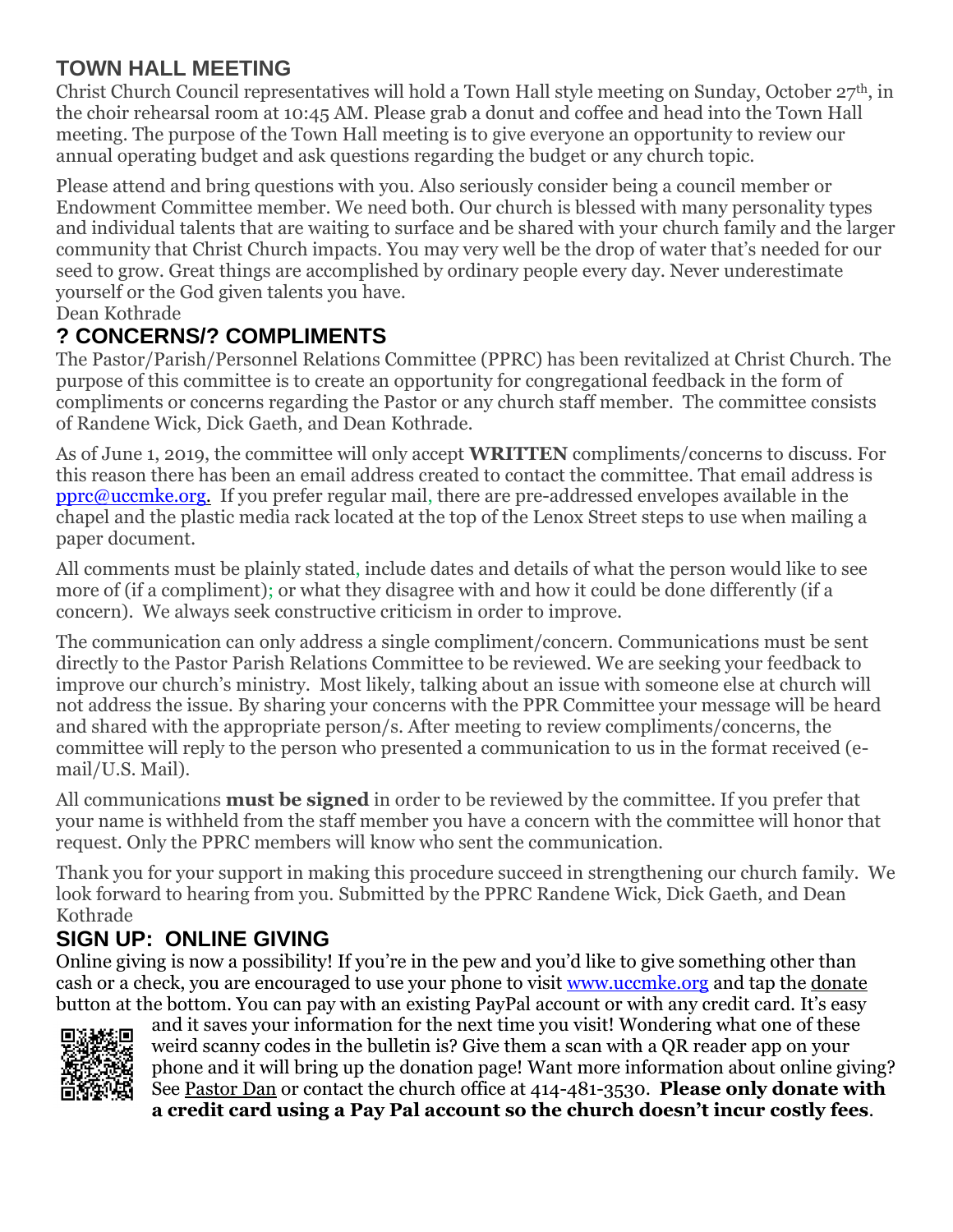## **SIGN UP: WEEKLY NEWSLETTER**

If you're interested in receiving the *Christ Church Weekly*, contact the [Church Administrator](mailto:christ-church@att.net) (office@uccmke.org) to be added to the list (414-481-3530). Sign up sheets are also available at the information racks at the church entrances, then just drop it in the collection plate.

# **UPDATE: CHURCH LOST AND FOUND- NEW LOCATION**

We have a lost and found basket that was previously kept in the church office on the front counter. For better accessibility it will now be on the desk in the chapel. Please place anything you might find in the church there. Thank You!

## **UPDATE: CHURCH PICNIC**

Thanks to everyone who attended and brought a dish to pass to the Rally Day picnic at Humboldt Park. The weather was less than ideal but the companionship and great food made up for the cool day. We enjoyed delicious brats, hamburgers, and veggie burgers grilled by our very own picnic chef extraordinaire Mike Thomae. Paul Mayeshiba not only donated his grill but prepared and cooked chicken and shrimp shish ka bobs on it as well. I can't forget to mention Brian O'Brien who came early Sunday morning to set up the picnic area, Kaitlyn O'Brien our Bingo caller, and Pam Kothrade our hymn trivia game creator and coordinator.

All these people shared their time, energy, and talents so that our church could enjoy the picnic we had. They are all great role models and I'm proud to worship with them at Christ Church. Because our picnic weather was less than ideal we had to postpone the Bingo game. It was held in Fellowship Hall today during Coffee Hour the following Sunday, September 15th. Dean Kothrade

## **UPDATE: 2019 BVCC ANNUAL COIN DRIVE/WALK RESULTS**

The following communication was sent to Pastor Dan. "I am happy to inform you that your church contributed **\$447.73** to benefit the Bay View Community Center food pantry. The other churches who accepted canisters are Bay View United Methodist, Chapel of the Cross, the Islamic Society of Milwaukee, and Prince of Peace. The list of churches ranked in sequence by the total contributed to the BVCC Food Pantry is Chapel of the Cross, Christ Church United Church of Christ, Islamic Society of Milwaukee, Prince of Peace, and Bay View United Methodist. Thank you for your leadership efforts with the Bay View congregations in support of the Bay View Community Center Food Pantry. You make a significant difference in encouraging the other churches to support the Food Pantry. THANK YOU!!!" Joyce Mielke, Chapel of the Cross church

## **PROPERTY COMMITTEE MEMBERS NEEDED**

We have been blessed with a large and wonderful building for our church activities and ministries. In order to maintain our property, we need to ensure that passionate and motivated people are equipped to care for it. If you are handy and are interested in joining the Property Committee, please contact the office at [office@uccmke.org](mailto:office@uccmke.org) or 414-481-3530

## **NEED: LARRY UNDER THE BRIDGE BAG LUNCH SUPPLIES & ASSEMBLY**

LUTB lunch prep after church Sunday, October 6th (25 lunches). It should take about 15 minutes. Lunch items needed (can be in lesser quantities) must total:

6 loaves bread 3 lbs of ham 3 lbs of salami 50 slices of cheese 25 small bags of chips 25 pieces of fruit Cookies for 25 lunches Please contact Jim Wick with items you are willing to bring and/or if you can assist in the assembly of the lunches. Thank You!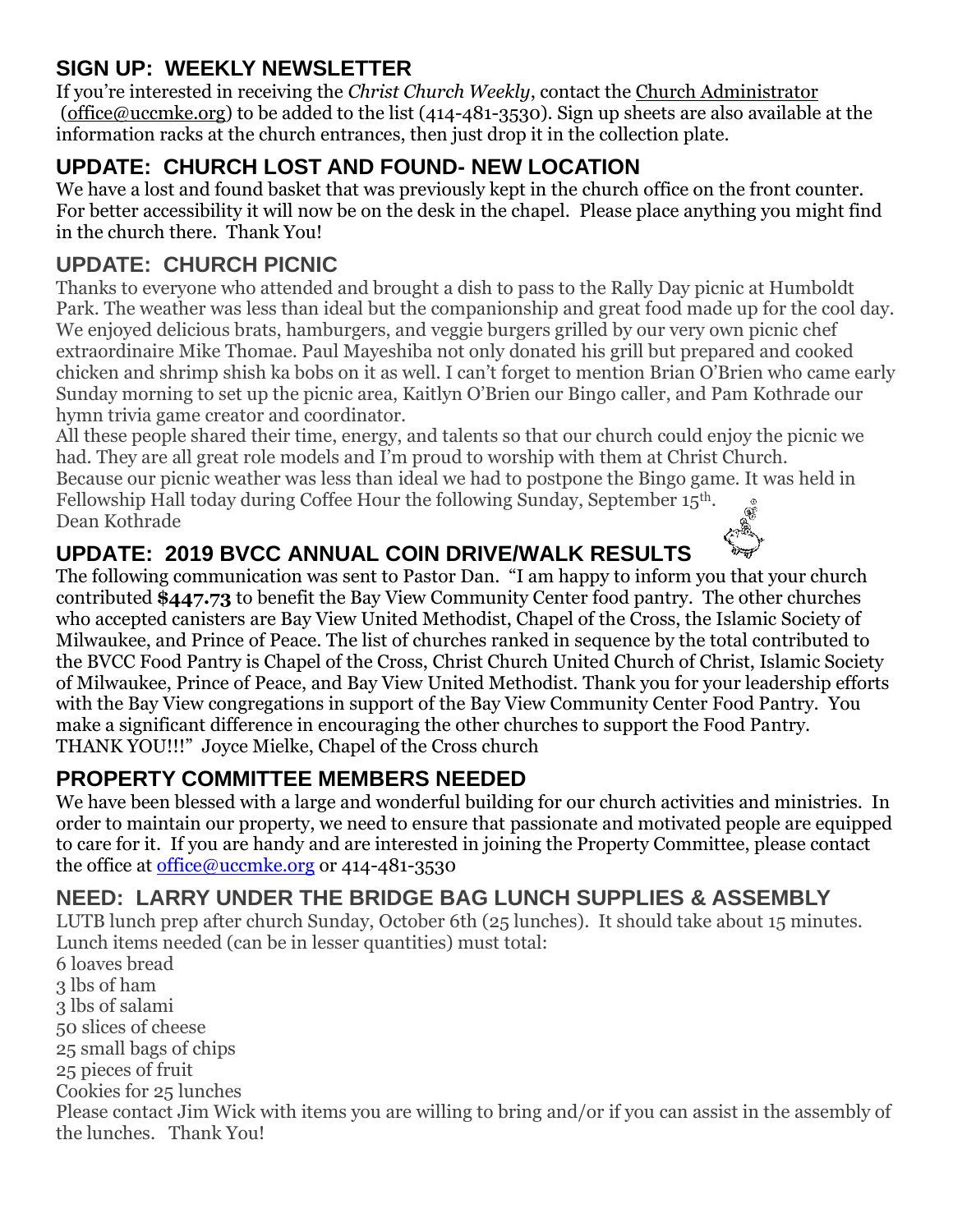## **NEEDS/OPPORTUNITIES**

Do you want to be part of something bigger than you? There are many opportunities here at Christ Church to use your many gifts and talents God has blessed everyone with.

The following is just a small list that might call out to you:

~Christ Church Council

~Committee Member: Membership, Stewardship, Christian Ed., Memorial, Property-Insurance, Social Concerns, Worship, Personnel

- ~Liturgist
- ~Ushering
- $\sim$ Greeting

~Coffee Hour Host(s)

- ~Adult Ed. leader
- ~Book Club
- ~Choir and/or Praise Team
- ~Divine Intervention (feeding the homeless)
- ~Prayer Chain



~Sisterhood Saturday

You can contact the church 414-481-3530, [office@uccmke.org](mailto:office@uccmke.org) and Debbie will put you in touch with the person that is leading your area of interest.

One

We hope you will consider one of these options or maybe you feel a calling to start something new! We look forward to hearing from you!

#### **OPPORTUNITY: BVCC FOOD & INFANT FORMULA PANTRY MONTHLY DRIVE SUNDAY OCTOBER 6TH-DONATION DROP OFF IS IN THE CHAPEL**



Requested items: Canned proteins such as: • Canned Soups (both cream and broth) • Peanut Butter • Jelly • Canned Vegetables • Canned Fruits & Juices • Cereal • Canned Tuna\*Mac & Cheese

# **50/50 RAFFLE DRAWING FOR ASLC & SPECIAL COFFEE HOUR OCT. 6TH**

The Social Concerns Committee sponsored 50/50 raffle for the ASLC program at Tippecanoe Church will finish with the drawing and special coffee hour Sunday October 6th.

Please join us to find out who wins and enjoy an early lunch!

Ticket prices are: \$1.00/ticket, 6 for \$5.00, arm length\$10.00 or Wingspan \$20.00(you pick the arm). 50% of the proceeds go to the ASLC. The remaining 50% will be split between 3 winners. 1<sup>st</sup> place 50%, 2<sup>nd</sup> & 3<sup>rd</sup> places 25% each. Please join in the fun and food! Good luck!

# **OPPORTUNITY: CHRIST CHURCH SHARE AND CARE THANKSGIVING BASKETS**

The Christ Church Social Concerns committee will be taking donations to include in Thanksgiving baskets to bring to our members on our Share and Care list. You can sign up on a Sunday bulletin or weekly newsletter insert or by contacting the office to make donations 414-481-3530.

The following is a list of items needed **no later than October 27th** please.

16 of each of the following:

~Individual cups of Applesauce, Homemade individually wrapped bread or muffins

(pumpkin, banana, cranberry, etc.-no nuts please), Small Bags or containers of candy (easy to chew). ~2: \$10.00 Dollar Tree Gift Cards *(to mail to out of town Shut-In's)*

**Sign up on the sheets in the announcement bulletins, weekly newsletters or contact the church via email or phone to donate food items or help with delivery.**

**Donations can be left in the basket outside of the office and in the downstairs silver hallway refrigerator.** *Please label "Share and Care" when you put items in the refrigerator.*

We would like to deliver these baskets the 1<sup>st</sup> week of November. Thank you in advance for your generosity to our Shut In's. *The Social Concerns Committee*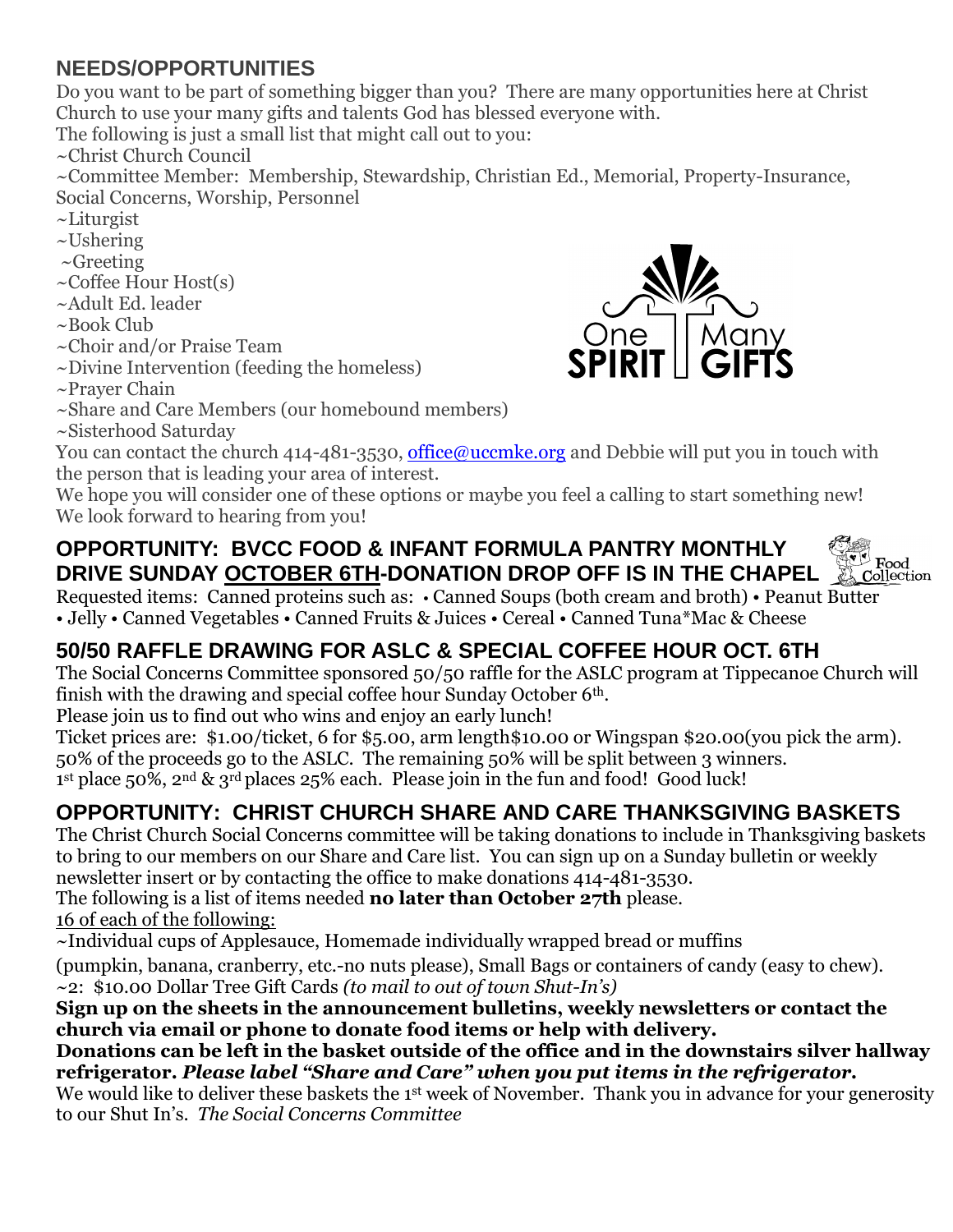

#### **OKTOBERFEST DINNER & CONCERT FRIDAY OCTOBER 18TH 6:00PM-9:30PM AT CHRIST CHURCH**

You are invited to join in the fun as "Oktoberfest" returns to Christ Church.

The doors will open at 6:00 p.m. Dinner will be served at 6:30 p.m.

The menu includes: Bratwurst, Knockwurst, Bavarian Kraut, German Potato Salad,

Rye Roll, Dessert, and Coffee or Milk.

German Beer and Wine as well as Soft Drinks will be available for purchase.

A limited number of tickets for the dinner will be available beginning Sunday, September 8, 2019 through Sunday, October 13, 2019.

Dinner Tickets –\$ 8.00 Adults, 4.00 Children (11 and under)

*Get your tickets early. Oktoberfest 2014 sold out quickly.* 

Following dinner, at 8:00 p.m., we have the pleasure of listening to "Lausitz Brass" from Reichenbach Germany who will perform for us. The group is made up of college students majoring in Music Education. They will be touring the Southeast Association of the Wisconsin Conference as part of a cultural exchange between the conference and "The Evangelical Church of Berlin, Bradenburg, Silesea, and Upper Lusatia".

If you are only attending the concert, no ticket is required. A free will offering will be collected during the concert to help defray the group's travel expenses.

*We are looking for a few people to help with the food preparation, serving and clean-up for this event. If you can help, please contact Joan or Dick Gaeth or sign up on the sheet posted in the Fellowship Hall.*

*Proceeds will benefit the Christ Church UCC General Fund and the Bay View Community Center Roof Fund.*

### **ANNOUNCEMENT: MEMORIAL SUNDAY NOVEMBER 3RD**

As the season of Pentecost nears conclusion, the church is called to celebrate the saints of God. At Christ Church, we hold an annual candle lighting remembrance during our worship service. We traditionally name our church members who have died in the past year (since November 2018). **Additionally, if you would like to lift up personal family members or friends in this observance, please contact the church office at 481-3530 by October 29th.** \* *Note that daylight savings time ends on November 3rd at 2 am, so our clocks will be turned back* 

*one hour.*

### **OPPORTUNITY: DI SOS-DIVINE INTERVENTION SHARING OUR SUPPERS**

We once again have the opportunity to serve, support and share fellowship with the neighborhood homeless in our community beginning in the month of December. The meals are served at Tippecanoe Presbyterian church at 125 W. Saveland Ave. as part of their "Winter warming roomovernight Prayer vigil" in a safe and organized program every night from December -March. If you would be interested in participating or would like more information, please contact Debbie Behling 414-481-8454 or dbehling10@wi.rr.com.

### **SCHEDULE FOR UPCOMING MEETINGS & EVENTS IN OCTOBER**

- October 1: Annual Document submissions deadline, Staff Meeting 10:00am
- October 2: Announcements submissions by end of day please
- October 3: Choir & AA Meeting 7:00pm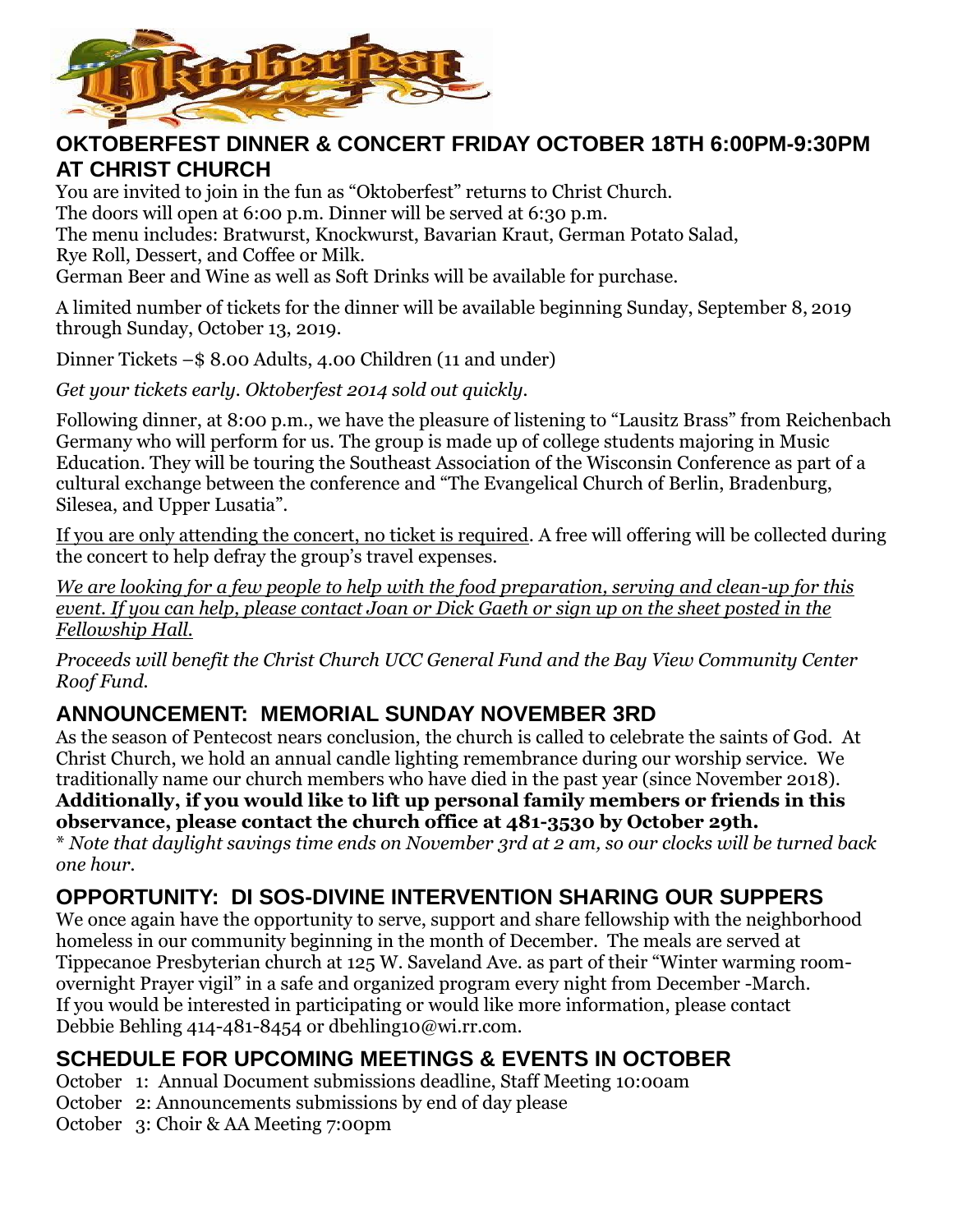October 6: BVCC monthly Food Drive, Choir 8:15am, Worship with Baptism, Communion & Sunday School 9:30am, Special Coffee Hour with 50/50 ASLC Raffle Drawing 10:30am, LUTB Lunch prep, Book Club Meeting 10:45am, Pet Blessing 1:00pm @ Christ Church-Lenox St. entrance

October 8: Quilters 10:00am

October 9: Announcement submissions by end of day please, Praise Team Rehearsal 7:00pm

October 10: AA Meeting 7:00pm

October 12: Crochet Class 10:00am

October 13: Worship & Sunday School 9:30am, Coffee Hour 10:30am

October 14: Property Committee Meeting 7:00pm

October 15: Council Meeting 6:30pm

October 16: Announcement submission by end of day please, Praise Team Rehearsal &

Endowment Meeting 7:00pm

October 17: Dessert Prep. for Oktoberfest Dinner 8am-12pm, Food Prep. 6pm, AA Meeting 7pm

October 18: November Chronicles submissions by end of day please, Oktoberfest Food Prep. 4pm-6pm, OKTOBERFEST EVENT AT CHRIST CHURCH 6pm-9:30pm

October 20: Praise Team 8:15am, Worship with communion & Sunday School 9:30am,

Coffee Hour 10:30am

October 22: Quilters 10:00am, Blockwatch Meeting 6:00pm

October 23: Announcement submissions by end of day please

October 24: Choir Rehearsal & AA Meeting 7:00pm

October 26: Crochet Class 10:00am

October 27: Worship & Sunday School 9:30am, Coffee Hour 10:30am, Town Hall Meeting 10:45am October 30: Announcement submissions by end of day please

October 31: Social Concerns 6:00pm, Choir Rehearsal & AA Meeting 7:00pm

### **SAVE THE DATE**

November 3: Memorial Sunday, BVCC monthly food pantry drive

November 4: DI new host training held at Tippe Church 2pm-4:30pm

November 10: Annual Meeting & Stewardship Sunday

November 24: "Hanging of the Greens" (Decorating church for the Advent season)

December 8: Ladies Advent Tea

January 11: Sisterhood Saturday presents "Game Day" with Brian Wismer. Interactive game shows like Family Feud, Trivia, Simon Says and much more! Get ready to play!

# **SAVE THE DATE: DECEMBER 8TH LADIES ADVENT TEA**

This year our annual Christ Church ladies Advent Tea is scheduled for Sunday December 8th. We are fortunate that Pastor Beth Abbott will once again be our speaker.

Start getting your table of 6 or 8 ladies lined up.

For information or questions please contact Carol Dohoney 414-745-8104/ carol0628@att.net

#### **GREETER SCHEDULE**

| Oklahoma   10/6<br><b>Street</b> | The Tremarello<br>Family | 10/13<br>The Gaeths | 10/20<br>The Schmidling   Judy Borkowicz<br>Family | 10/27           |
|----------------------------------|--------------------------|---------------------|----------------------------------------------------|-----------------|
| Lenox                            | 10/6                     | 10/13               | 10/20                                              | 10/27           |
| <b>Street</b>                    | Sue Steinhauer           | Don Antoniewicz     | Nancy Kaye                                         | Chuck Terlinden |

#### **LENOX STREET PARKING HELPER SCHEDULE**

| 10/6         | 10/13           | 10/20                          | $\mid$ 10/27 |
|--------------|-----------------|--------------------------------|--------------|
| The Dohoneys | Don Antoniewicz | Chuck Terlinden   The Warehams |              |
|              |                 |                                |              |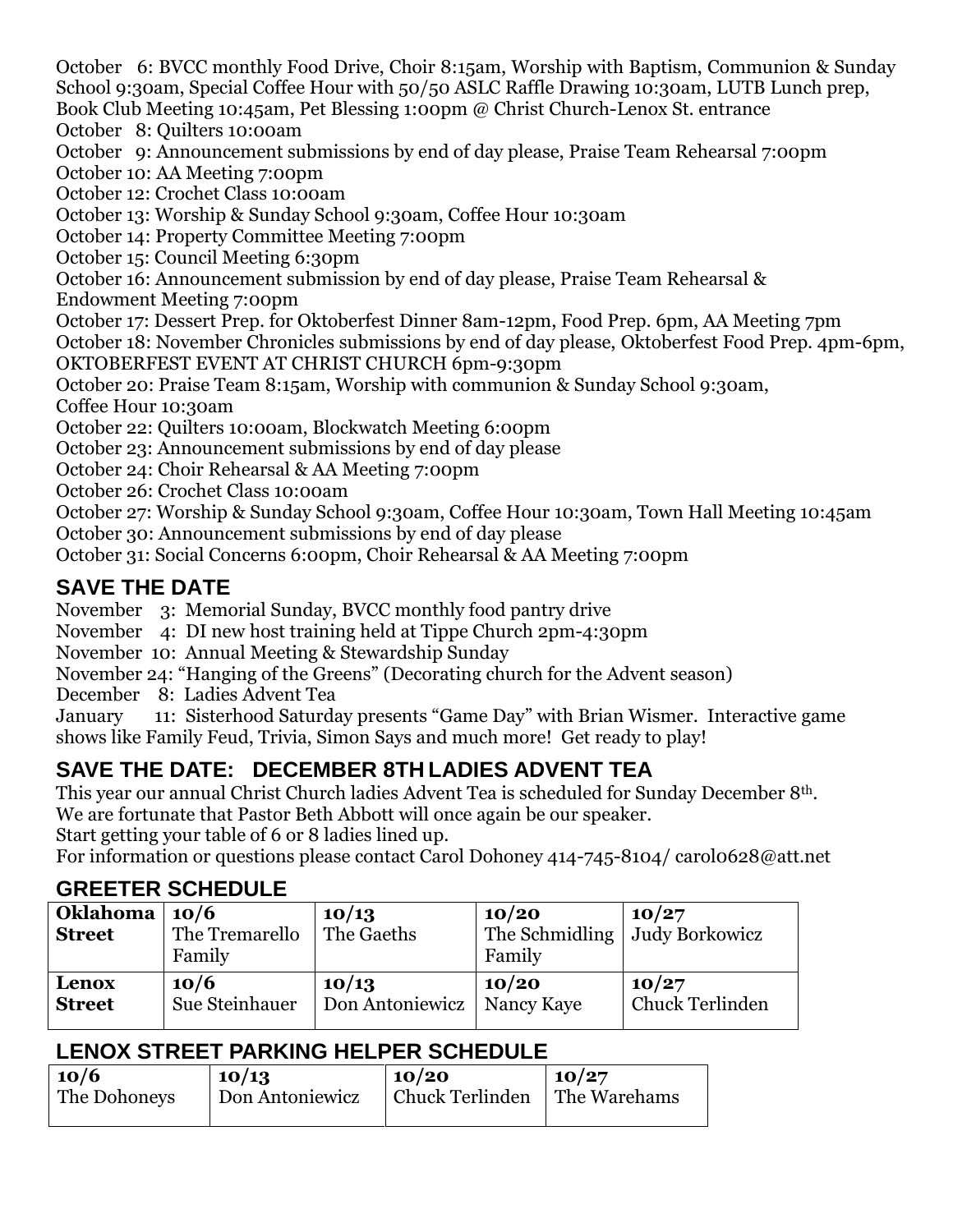# **USHER SCHEDULE**

| 10/6              | 10/13              | 10/20        | 10/27            |
|-------------------|--------------------|--------------|------------------|
| Joan Amich        | Julene Flanagan    | Joan Amich   | <b>Ben Clark</b> |
| <b>Brad Boyle</b> | Katelyn O'Brien    | Danette Volz | Chelsea Clark    |
| Cheri Boyle       | <b>Fred Passow</b> | Renolle Volz | Debbie Hansen    |
| Brian O'Brien     | Mike Thomae        | Dave Wareham | Chuck Terlinden  |
|                   |                    |              |                  |

## **CHOIR SCHEDULE**

| <b>Rehearsals</b>                                           | 10/3<br>$7 - 8:30$ pm | 10/24<br>7-8:30pm   | 10/31<br>7-8:30pm   | 11/14<br>$7 - 8:30$ pm | 11/21<br>7-8:30pm |
|-------------------------------------------------------------|-----------------------|---------------------|---------------------|------------------------|-------------------|
|                                                             | 12/5<br>$7 - 8:30$ pm | 12/12<br>7-8:30pm   | 12/19<br>7-8:30pm   | 12/24<br><b>TBA</b>    |                   |
| <b>Sunday</b><br><b>Rehearsal</b><br>and<br><b>Service</b>  | 10/6<br>$8:15 - 9:15$ | 11/3<br>$8:15-9:15$ | 12/1<br>$8:15-9:15$ |                        |                   |
| <b>Special</b><br><b>Service</b><br><b>Christmas</b><br>Eve | 12/24<br><b>TBA</b>   |                     |                     |                        |                   |



#### **PRAISE TEAM SCHEDULE**

| Rehearsals                                          | 10/9                 | 10/16                | 11/6                 | 11/13              | 12/4         | 12/11                | 心容  |
|-----------------------------------------------------|----------------------|----------------------|----------------------|--------------------|--------------|----------------------|-----|
|                                                     | $7 - 8:30 \text{pm}$ | $7 - 8:30 \text{pm}$ | $7 - 8:30 \text{pm}$ | 8:30 <sub>pm</sub> | $7 - 8:30pm$ | $7 - 8:30 \text{pm}$ | / s |
| <b>Sunday</b><br>Rehearsal<br>and<br><b>Service</b> | 10/20<br>$8:15-9:15$ | 11/17<br>$8:15-9:15$ | 12/15<br>$8:15-9:15$ |                    |              |                      |     |

## **WEEKLY SCRIPTURES**

| 10/6  | Lamentations 1:1-6 or<br>Lamentations 3:19-26<br>Psalm 137 | Habakkuk 1:1-4, 2:1-4<br>Psalm $37:1-9$                    | $2Timothy 1:1-14$     | Luke 17:5-10  |
|-------|------------------------------------------------------------|------------------------------------------------------------|-----------------------|---------------|
| 10/13 | Jeremiah 29:1, 4-7<br>Psalm 66:1-12                        | 2Kings 5:1-3, 7-15c<br>Psalm 111                           | 2 Timothy 2:8-15      | Luke 17:11-19 |
| 10/20 | $Jeremiah 31:27-34$<br>Psalms 119:97-104                   | Genesis 32:22-31<br>Psalm 121                              | $2Timothy$ 3:14-4:5   | Luke 18:1-8   |
| 10/27 | Joel 2:23-32<br>Psalm 65                                   | Sirach 35:12-17<br>Jeremiah 14:7-10, 19-22<br>Psalm 84:1-7 | 2Timothy 4:6-8, 16-18 | Luke 18:9-14  |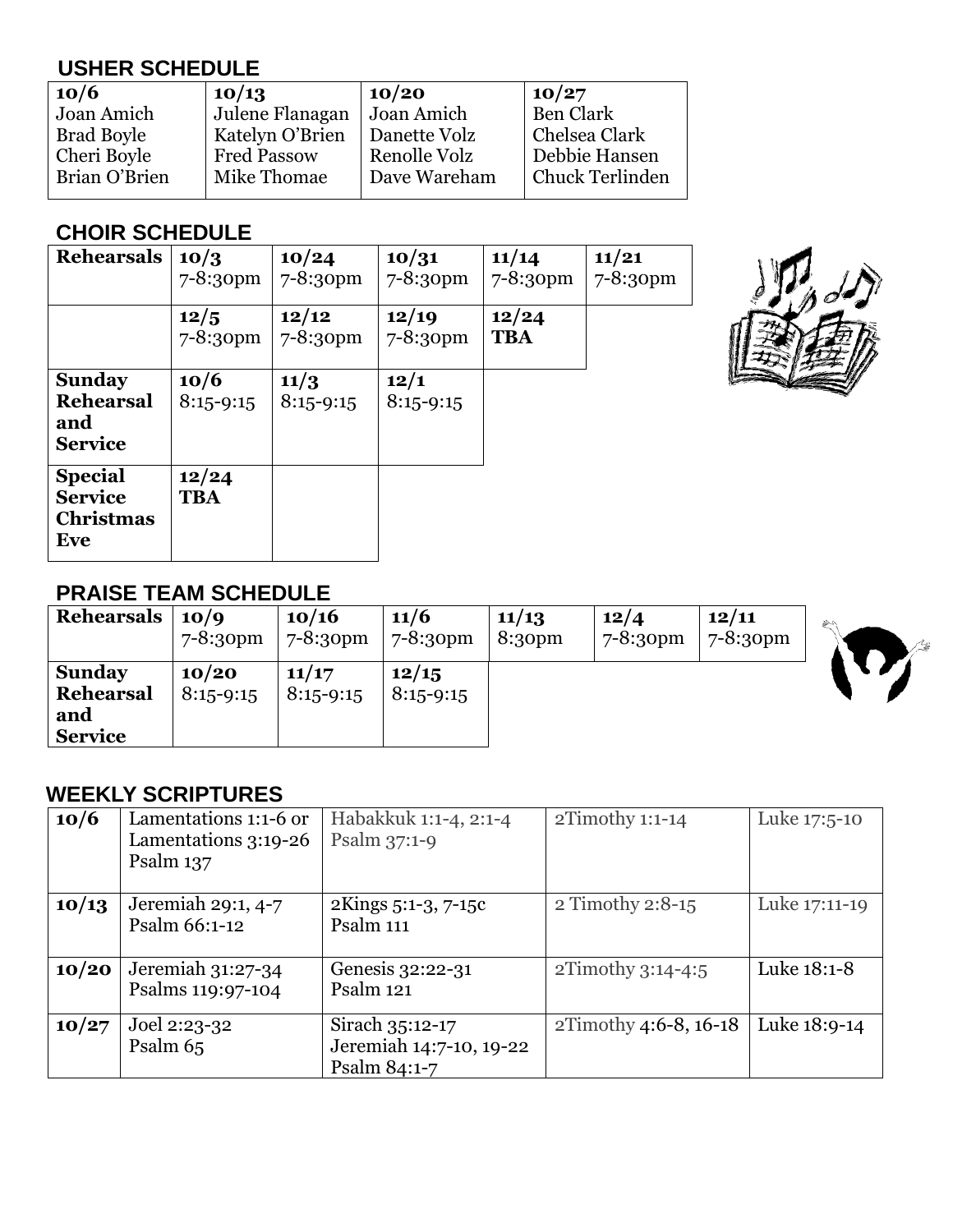## **LITURGIST SCHEDULE**

| 10/6         | 10/13     | $\mid$ 10/20                            | $\mid$ 10/27 |
|--------------|-----------|-----------------------------------------|--------------|
| Randene Wick | Andy Oren | $\vert$ Dick Gaeth $\vert$ Jill Unglaub |              |
|              |           |                                         |              |

# **COFFEE HOUR VOLUNTEERS SCHEDULE**

| 10/6                          | 10/13 | 10/20                                                  | 10/27 |
|-------------------------------|-------|--------------------------------------------------------|-------|
| The Social Concerns Committee |       | Volunteer Needed   Volunteer Needed   Volunteer Needed |       |

#### **BIRTHDAYS**

Happy Birthday to all these wonder folks!

| <b>OCTOBER 2</b>          | <b>OCTOBER 12</b>     | <b>OCTOBER 20</b>      |  |
|---------------------------|-----------------------|------------------------|--|
| Nancy Jonokuchi           | <b>Gwinn Gilbert</b>  | Paul Mayeshiba         |  |
| <b>OCTOBER 4</b>          | <b>OCTOBER 13</b>     | Duane Rondorf          |  |
| Debbie Behling            | <b>Andrew Vail</b>    | <b>OCTOBER 21</b>      |  |
| Darrell Rasch             | <b>OCTOBER 15</b>     | <b>Cliff Blake</b>     |  |
| <b>OCTOBER 6</b>          | <b>Andy Behling</b>   | Cole Oleson            |  |
| Sara Rogers               | <b>Todd Hansen</b>    | <b>OCTOBER 22</b>      |  |
| <b>OCTOBER 7</b>          | <b>OCTOBER 16</b>     | Pete Jorgenson         |  |
| Amy Waldoch               | Mike Behling          | <b>OCTOBER 26</b>      |  |
| <b>OCTOBER 8</b>          | Brian O'Brien         | Dick Gaeth             |  |
| Sue Fine                  | <b>Brooke O'Brien</b> | <b>OCTOBER 28</b>      |  |
| <b>OCTOBER 9</b>          | Marilyn Rasch         | Harvey Albertin        |  |
| <b>Tyler Strausbaugh</b>  | <b>Helene Rondorf</b> | <b>OCTOBER 30</b>      |  |
| <b>Richard Tremarello</b> | <b>OCTOBER 19</b>     | <b>Mary Ann Mowery</b> |  |
|                           | <b>Susan Brewer</b>   | <b>Molly Reigert</b>   |  |
|                           | Debbie Hansen         | Mary Veit              |  |
|                           |                       | <b>OCTOBER 31</b>      |  |

Nancy Kaye

#### **THANKS**

~Thankyou's were received from Parkside School for our donation of school supplies: "Thank You! We really appreciate our community partners." Jake, teacher

"Thank you so much for the school supplies. We are so thankful for your donations." Ms. Huber, School Counselor

"Thank you so much for your school supplies donation! Students who could otherwise not afford them will now have them for the first day of school. Thank you for caring for our student's needs!" Ms. Lisetti, Social Worker

"Thank you so much for the donation! Our families and classrooms appreciate it!" Kristi Campbell, Special Ed. Supervisor

~A Thank you was received from Humboldt Park Street School for our school supply donations: "On behalf of the students, families and staff at Humboldt Park School, I would like to tell you how much we appreciate your generosity and kindness. The school supplies that your church donated will touch the lives of many. Having basic supplies for school is not taken for granted, the students and staff are so grateful for what they have received. These donated items help start the school year on a positive note." Sincerely, Sarah Reuter-School Social Worker-Humboldt Park School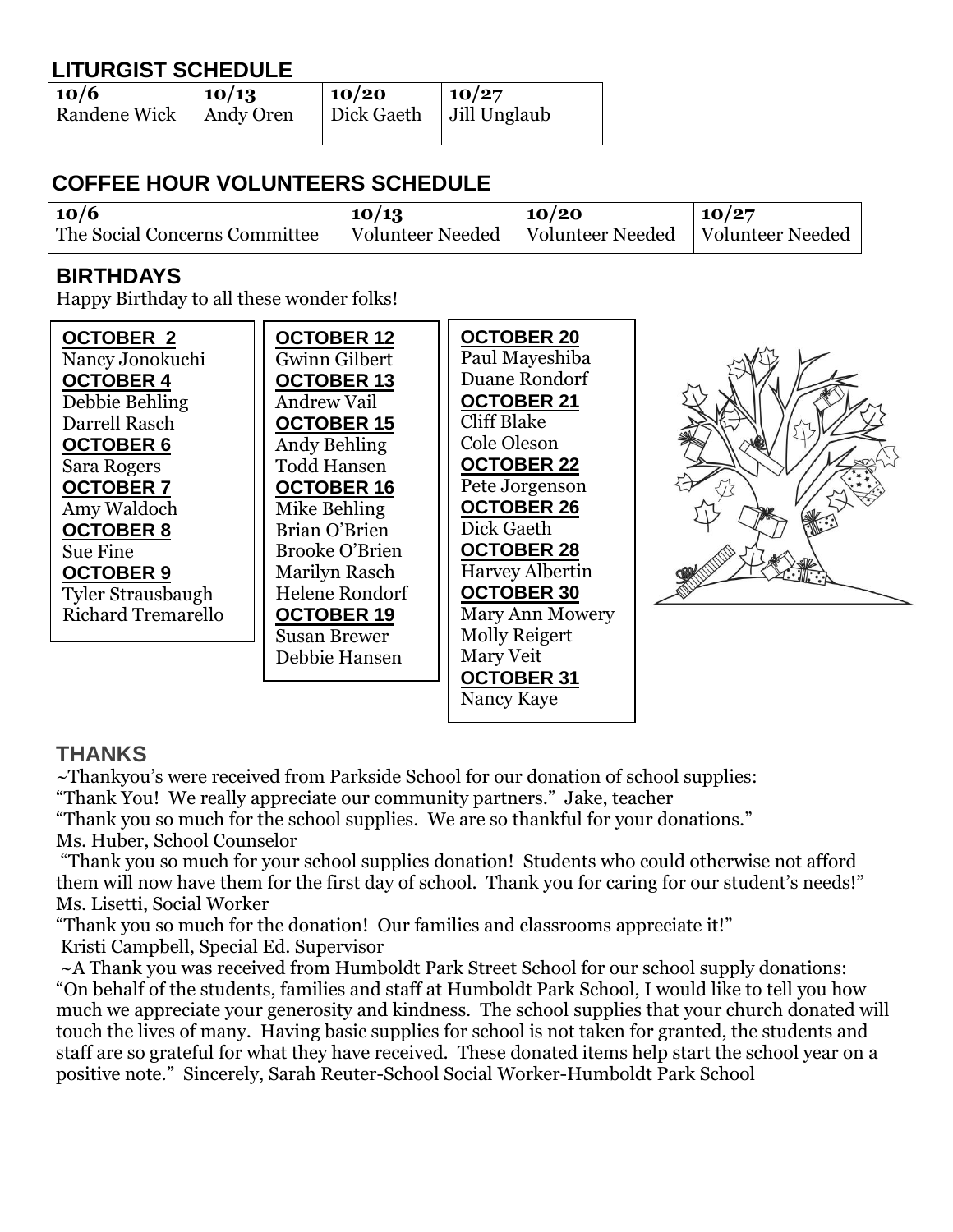$\sim$ "I would like to express my gratitude to all of you who have offered prayers, sent cards, and given us words of encouragement . It is 7 weeks since my emergency back surgery and I am seeing very good progress in my recovery. Thank you." Doris Mayeshiba

~A thank you was received from Habitat for Humanity, "To our friends at Christ Church UCC: Wow! Barbecue chicken- a 1<sup>st</sup> for us. It was great! We used only 1 Nesco so had enough to feed the workers on Saturday without buying anything else. Thanks for donating food for 16 years!!! Blessings, Jan"

 $\sim$ With appreciation and gratitude, we accept memorial gifts in memory of Glenn Budzien from Tom & Carol Dohoney, Jon & Noelle Simons, Dave & Nancy Wareham and Jim & Randene Wick. ~With appreciation and gratitude, we accept a memorial gift in memory of Al Gaeth from Jim & Randene Wick.

~We received a thank you from the Savages: "We are so sorry that this has taken so long for us to send this to all of you at Christ Church. The send- off you gave us was totally unexpected and appreciated. Christ Church has meant a great deal to us during our time with you and you are all missed. The gifts you gave us all proudly hang in our new home.

We were not sure we would find a church that would fill the void that we felt when we left Christ Church. We have been attending services at a number of churches and we have decided pretty much on the Church of the Palm in Sun City, AZ. It is a UCC church and reminds us of Christ Church. They are actually in the process of starting a program that is a combination of the Divine Intervention/Winter Warming Room program and Diva/Divo program helping people get back on track. We have been made to feel at home right away, just like Jackie Struck made Judy feel at home the first time she came to Christ Church. A lot has been happening since arriving at our new home. We are still trying to get settled in. We are remodeling a bunch and painting so things are still crazy. We've not yet been able to clear the garage enough to be able to park the cars in it but we're working on it. We want to again say thank you, thank you to everyone at Christ Church, not only for the gifts but for all the friends, we should say family, we made at Christ Church.

Please come down and visit whenever. Love to you all, Larry & Judy Savage

Our new address: 18038 N. 129th Dr. Sun City West, AZ 85375

# **PRAYER REQUESTS**

~Please keep Howard Fritsch in your prayer as he remains in rehab at South Pointe Rehab at 4500 W. Loomis Road, Room 109B, Greenfield Wi.

~Please keep Doris Mayeshiba in your prayers as she heals from back surgery and infection at home.  $\sim$ Please keep Noelle Simons in your prayers as she heals at home after her 3<sup>rd</sup> surgery in 1 ½ years.

### **SHARING IN OUR SPONSORSHIP OF DAWA CHOEDON**

Please remember that the Christ Church Council has voted to sponsor a child through "Global Ministries" (Relief organization of UCC & Christian Church-Disciples of Christ). Yes, we are all very excited about our sponsored child, Dawa Choedon.

Dawa is 12 years old and lives in Lhaze Zong in Tibet. Both her father and mother are farmers. She has 2 sisters. Since Dawa's parents are poor they have sent all 3 siblings to the Upper Tibetan Children's Village (TCV) for an education.

**The cost of sponsoring Dawa is \$45/month, or \$11.25/week.** We hope to be able to sponsor her for a year with proceeds from our donut hour offering. We are encouraged to write to Dawa so she will know who is sponsoring her and that she may be able to write back to her "family" in the United States. The address to write to her is:

Dawa Choedon /Tenzin Zeden,

Children's Secretary/Tibetan Children's Village Dharamsala Cantt 176216, Distt. Kangra H.P. India